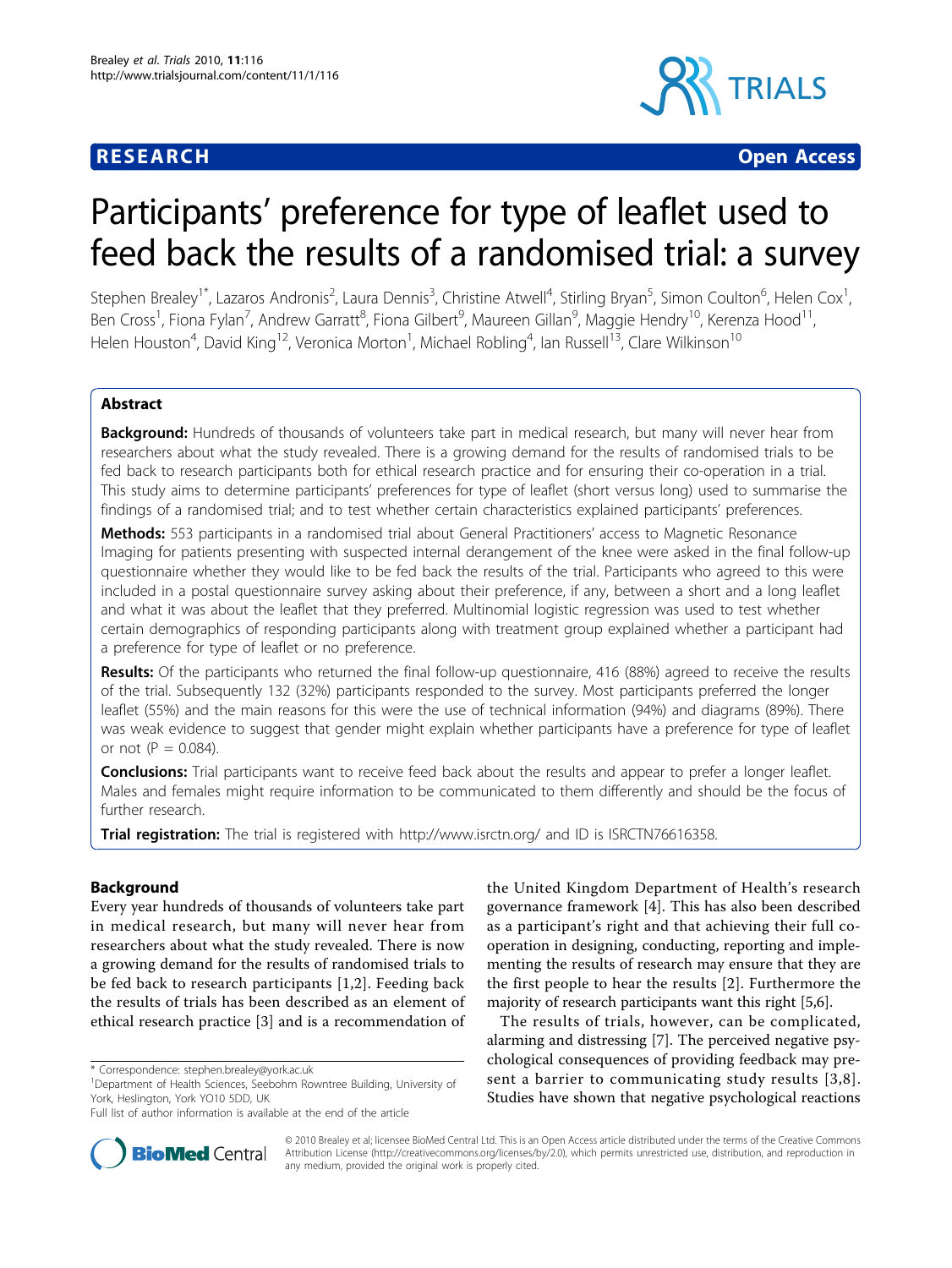amongst participants include anger, anxiety, guilt or upset; although these studies also report participants being relieved or satisfied to receive trial results even if there is a potentially negative impact [\[7,9,10](#page-5-0)]. Despite the recent calls for research to be disseminated to participants and the potential for negative psychological impact there is currently little evidence advocating the most effective approach of communicating results - the preparation of such materials can be costly and time consuming [\[3,5](#page-5-0)].

In the DAMASK trial, we undertook a multi-centre pragmatic randomised trial to address the question of whether patients presenting to General Practitioners (GPs) with suspected internal derangement of the knee should be referred for early access to Magnetic Resonance Imaging (MRI) or directly to an orthopaedic specialist [[11](#page-5-0)-[13\]](#page-5-0). In view of the paucity of evidence to inform the method of communicating results to trial participants we thought it was timely to explore how participants might prefer to be fed back the results of a trial. The objectives of our survey were: to determine participants' preferences, if any, for type of leaflet (short versus long) which summarise the findings of the DAMASK trial; and to test whether certain demographics (e.g. gender, age) and treatment group explained whether the participants had a preference for type of leaflet or not.

#### Methods

#### Research Design

In the final follow-up questionnaire we asked the 553 participants in the DAMASK trial whether they would like to receive the results of the study. Participants who requested feedback of study results were then included in our survey after the results of the trial had been published in scientific journals [\[11](#page-5-0)-[13](#page-5-0)]. This included being sent a cover letter asking the participants to take part in the survey, two leaflets (short and long) summarising the trial findings, and a one-page questionnaire. The short leaflet was a one-page summary in the style of an abstract that was written in plain language using bullet points, with minimum use of numbers, and no pictures or diagrams. The structure of this leaflet was presented as: background; aims of the study; how we did it; what we found; and conclusion. The longer leaflet was four pages in length which included a picture of MRI of the knee and two diagrams (a pie chart and bar chart) presenting results of the trial. The content of the leaflet was more technical with far greater use of numbers and percentages and explained the main results in terms of confidence intervals. The structure of this leaflet was presented as: background; aims of the study; how we did it; data collected; what we found; and should GP access to MRI of the knee be introduced into the NHS? Contact details of the trial co-ordinator were included at the end of each leaflet, copies of which are available on request from the corresponding author. Participants were asked to complete a one-page questionnaire about whether they preferred the one-page leaflet, the four-page leaflet or had no preference. If a participant preferred a type of leaflet they were asked (yes/no) whether it was due to: its length; the amount of technical information; the use of numbers; the use of percentages; the use of diagrams. A free text box was provided for participants to record other reasons about their preference for a leaflet.

#### Analysis

To test for differences in baseline characteristics of participants who did and did not respond to completing the survey we used  $\chi^2$  tests and t-tests. Participants' preference for a type of leaflet or no preference and the reason for their preference are presented descriptively. Additional free text responses as to why participants preferred a type of leaflet were coded retrospectively. Multinomial logistic regression was used to test whether certain demographics of responding participants (i.e. gender  $[0 =$ female;  $1 =$  male]; age [years], employment  $[0 =$ employed;  $1 =$  other], age left education [years]) along with treatment group  $[0 = MRI$  (and Orthopaedic Referral); 1 = Orthopaedic Referral] explained their preference for a type of leaflet or not. This analysis was undertaken using Stata version 10.0 (Statacorp, Texas) [[14\]](#page-5-0) and included the commands *mlogit* and *mlogtest* [[15](#page-5-0)].

#### Research ethics

The DAMASK trial was designed to comply with the Declaration of Helsinki as adopted by the World Medical Association. The Northern and Yorkshire Multi-Centre Research Ethics Committee approved the trial (reference number MREC/1/3/59). Ethics approval was not necessary for this survey as we were advised that this was an audit of feeding back trial results to participants.

#### Results

Of the 553 participants in the DAMASK trial, 471 (85%) completed the final follow-up questionnaire. For those participants who returned the final follow-up questionnaire, 416 (88%) agreed that they would like to receive the results of the study. Subsequently 132 (32%) participants responded to the survey about their preference for type of leaflet feeding back the results of the trial. Of these 132 participants, 73 (55%) were in the MRI (and orthopaedic referral) group and 59 (45%) were in the orthopaedic referral (control group).

Table [1](#page-2-0) presents the baseline characteristics of participants who did and did not complete the questionnaire. Responders and non-responders were similar in key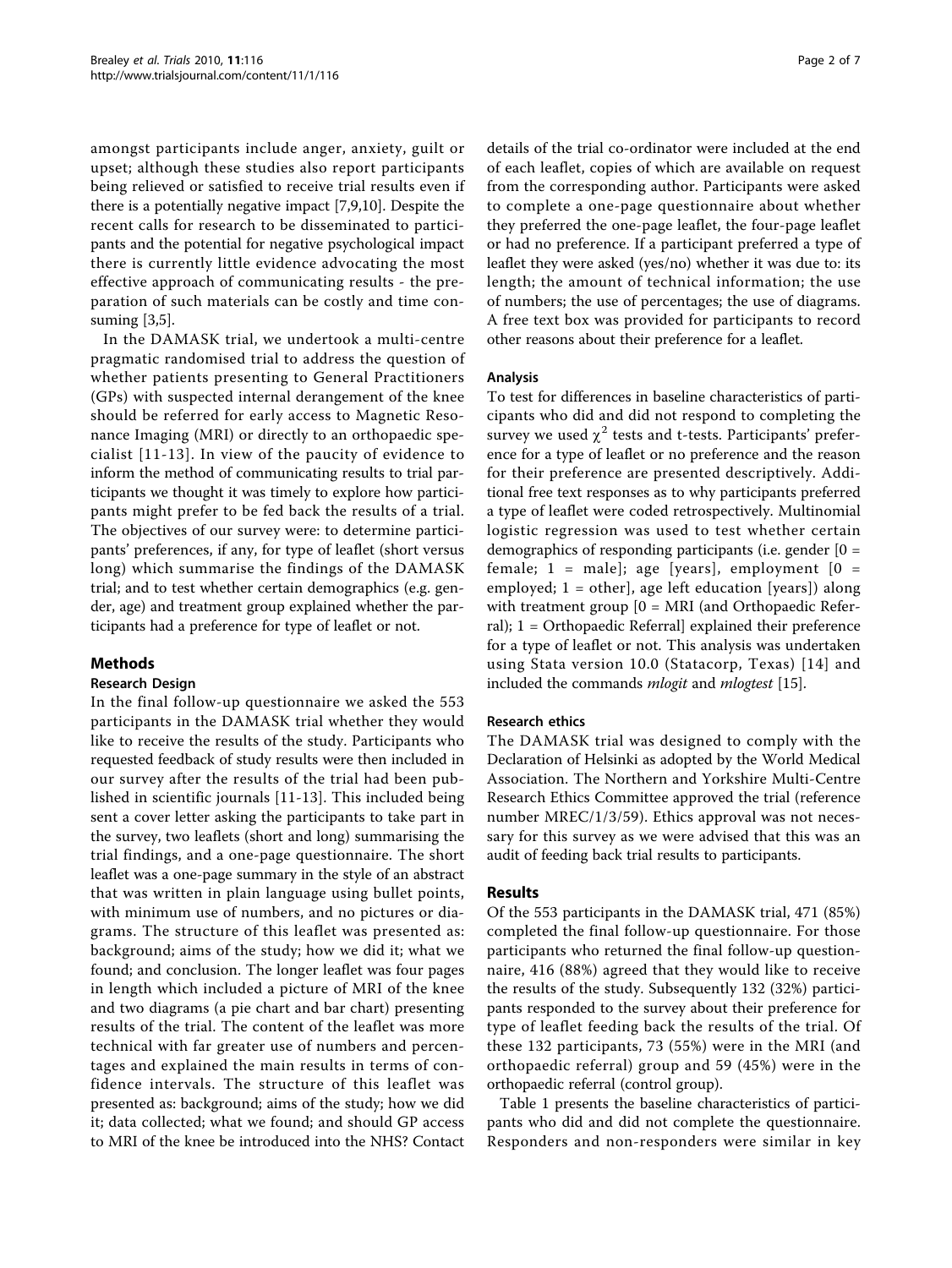<span id="page-2-0"></span>

| <b>Characteristics</b>                                      | Responders ( $n = 132$ ) | Non-responders ( $n = 284$ ) | P-Values |
|-------------------------------------------------------------|--------------------------|------------------------------|----------|
| Sex: male, n (%)                                            | 78/132 (59.1)            | 177/284 (62.3)               | 0.529    |
| Ethnicity: white, n (%)                                     | 127/129 (98.4)           | 274/277 (98.9)               | 0.691    |
| Employed: yes, n (%)                                        | 112/126 (88.9)           | 240/261 (92.0)               | 0.325    |
| Age, years                                                  |                          |                              |          |
| n                                                           | 132                      | 284                          | < 0.001  |
| Mean (SD)                                                   | 43.0 (9.4)               | 39.2 (10.3)                  |          |
| KQoL-26 (0-100, 100 = best health):                         |                          |                              |          |
| Physical functioning                                        |                          |                              |          |
| N                                                           | 131                      | 283                          | 0.962    |
| Mean (SD)                                                   | 59.3 (19.4)              | 59.2 (19.2)                  |          |
| Activity limitations                                        |                          |                              |          |
| N                                                           | 130                      | 283                          | 0.374    |
| Mean (SD)                                                   | 52.9 (25.1)              | 50.5 (25.2)                  |          |
| Emotional functioning                                       |                          |                              |          |
| $\mathbb N$                                                 | 131                      | 284                          | 0.019    |
| Mean (SD)                                                   | 45.7 (22.1)              | 40.4 (21.1)                  |          |
| SF-36 (mean = 50, SD = 10, 100 = best health). <sup>3</sup> |                          |                              |          |
| Physical component                                          |                          |                              |          |
| $\mathbb N$                                                 | 129                      | 267                          | 0.088    |
| Mean (SD)                                                   | 40.0(8.3)                | 38.4 (8.8)                   |          |
| Mental component                                            |                          |                              |          |
| $\mathbb N$                                                 | 129                      | 267                          | 0.388    |
| Mean (SD)                                                   | 49.1 (10.9)              | 48.0 (11.4)                  |          |
| EQ-5D (0-1, $1 = \text{best health}$ )                      |                          |                              |          |
| $\mathbb N$                                                 | 131                      | 283                          | 0.064    |
| Mean (SD)                                                   | 0.62(0.23)               | 0.57(0.27)                   |          |

 $a$  The SF-36 physical and mental health summary scales use norm-based scoring; 50 (SD = 10) is the general United States population mean

characteristics except for age ( $P < 0.001$ ) and the emotional functioning sub-scale of the KQoL-26 questionnaire ( $P = 0.019$ ).

Table 2 presents participants' preferences for the onepage leaflet, four-page leaflet or no preference for a leaflet. Most participants preferred the four-page leaflet (55%). The main reasons for preferring this leaflet was use of technical information (94%) and diagrams (89%). Of the 73 participants who preferred the four-page leaflet, 31 (44%) recorded reasons in free text as to why they preferred this leaflet. This re-iterated the use of diagrams as a good visual aid and the provision of more detailed

information which improved understanding. Only 21% of participants preferred the one-page who all recorded this was because of the length of the leaflet (100%); and 15 (54%) of them also recorded that their reason for choosing this leaflet was its shortness and simplicity although some suggested that it would benefit from the use of diagrams.

Table [3](#page-3-0) presents the results of the regression analysis that explored the effect of participant characteristics and treatment group on their preference for type of leaflet or no preference. The pseudo  $R^2$  shows that only 4% of variation was explained by this model, though with adequate goodness-of-fit. None of the variables significantly

Table 2 Participants' preference for type of leaflet or no preference

| Reason for preference    | No preference n (%) | One-page leaflet n (%) | Four-page leaflet n (%) | Total n |
|--------------------------|---------------------|------------------------|-------------------------|---------|
| Overall preference       | 31/132 (24)         | 28/132 (21)            | 73/132 (55)             | 132     |
| a) Length                | 1/8(12)             | 28/28 (100)            | 26/65(40)               | 101     |
| b) Technical information | 5/8(62)             | 9/25(36)               | 64/68 (94)              | 101     |
| c) Use of numbers        | 3/8(37)             | 8/26(31)               | 37/64 (58)              | 98      |
| d) Use of percentages    | 4/8(50)             | 6/26(23)               | 47/66 (71)              | 100     |
| e) Use of diagrams       | 5/8(62)             | 2/26(8)                | 63/71 (89)              | 105     |
|                          |                     |                        |                         |         |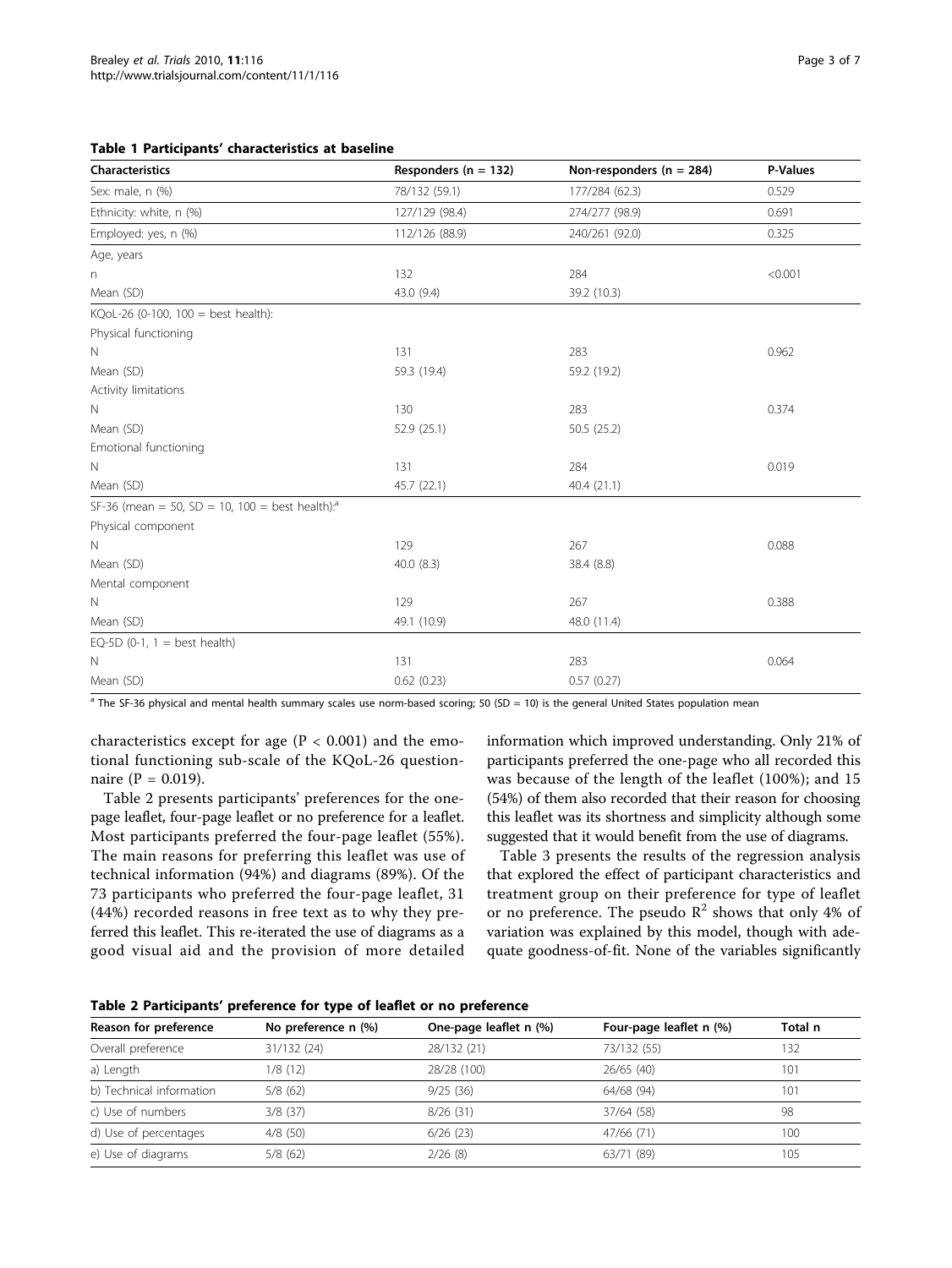| Participant preference     | Coefficient, B | <b>Standard Error</b> | P-Value | Exp(B) | 95% CI for Exp(B) |
|----------------------------|----------------|-----------------------|---------|--------|-------------------|
| No preference Vs Four-page |                |                       |         |        |                   |
| Gender                     | 0.656          | 0.518                 | 0.205   | 1.927  | 0.698 to 5.317    |
| Age                        | 0.013          | 0.027                 | 0.620   | 1.013  | 0.962 to 1.068    |
| Education                  | $-0.111$       | 0.086                 | 0.199   | 0.895  | 0.756 to 1.060    |
| Employed                   | 0.090          | 0.700                 | 0.897   | 1.094  | 0.277 to 4.320    |
| Treatment                  | 0.080          | 0.460                 | 0.862   | 1.083  | 0.440 to 2.666    |
| Constant                   | 0.013          | 2.101                 | 0.995   | 1.013  | 0.016 to 62.231   |
| One-page Vs Four-page      |                |                       |         |        |                   |
| Gender                     | $-0.679$       | 0.492                 | 0.168   | 0.507  | 0.193 to 1.330    |
| Age                        | 0.027          | 0.027                 | 0.317   | 1.027  | 0.974 to 1.084    |
| Education                  | 0.015          | 0.069                 | 0.828   | 1.015  | 0.887 to 1.162    |
| Employed                   | $-0.686$       | 0.866                 | 0.428   | 0.504  | 0.092 to 2.748    |
| Treatment                  | $-0.396$       | 0.490                 | 0.419   | 0.673  | 0.257 to 1.759    |
| Constant                   | $-1.833$       | 1.853                 | 0.323   | 0.160  | 0.004 to 6.040    |
| One-page vs No preference  |                |                       |         |        |                   |
| Gender                     | $-1.335$       | 0.616                 | 0.030   | 0.263  | 0.079 to 0.880    |
| Age                        | 0.014          | 0.033                 | 0.674   | 1.014  | 0.950 to 1.083    |
| Education                  | 0.126          | 0.098                 | 0.199   | 1.134  | 0.516 to 1.373    |
| Employed                   | $-0.776$       | 0.977                 | 0.427   | 0.460  | 0.068 to 3.126    |
| Treatment                  | $-0.476$       | 0.579                 | 0.411   | 0.621  | 0.200 to 1.933    |
| Constant                   | $-1.846$       | 2.476                 | 0.456   | 0.158  | 0.001 to 20.230   |

<span id="page-3-0"></span>Table 3 Multinomial logistic regression model for variables that explain participants' preference

Log likelihood = -115.5; number of observations = 121; likelihood ratio  $\chi^2$ -test statistic, 9.9 df = 10 (P = 0.445); pseudo R<sup>2</sup> = 0.041

explained participants' preferences in the comparisons between 'no preference for a leaflet and the four-page leaflet' and the 'one-page leaflet and the four-page leaflet'. The final comparison between the 'one-page leaflet and having no preference for a leaflet' did find that males compared to females were significantly less likely to prefer the one-page leaflet, Odds ratio  $(OR) = 0.263$ (95% CI 0.079 to 0.880),  $P = 0.030$ .

Table 4 shows the results of the likelihood tests of the contribution of each independent variable to the regression model with only gender approaching a significant effect on preference for type of leaflet or no preference  $(\chi^2 = 4.96, df = 2, P = 0.084).$ 

#### **Discussion**

Most participants (88%) wanted feed back of the DAMASK trial results which is comparable with findings from a literature review that a median of 90% (range 20%-100%) of participants wished to receive

Table 4 Likelihood ratio tests for independent variables

| Participant preference | Chi-square | df            | P-value |
|------------------------|------------|---------------|---------|
| Gender                 | 4.961      |               | 0.084   |
| Age                    | 1.101      | 2             | 0.577   |
| <b>Education</b>       | 2.283      | $\mathcal{P}$ | 0.319   |
| Employed               | 0.816      | 2             | 0.665   |
| Treatment              | 0.823      |               | 0.663   |

study results [\[5](#page-5-0)]. This range of patients wanting feedback is, however, very wide. Interestingly the review showed that for several studies of patients being treated for cancer, 90% of participants or more wanted to be informed of the study results [[16](#page-6-0)-[19](#page-6-0)]. In contrast, for studies of pregnant women only 20% [[10\]](#page-5-0) and 40% [\[20](#page-6-0)] of woman wanted study results. In our trial we asked participants about being fed back the study results at the final postal questionnaire follow-up, but it might be more appropriate to do this when enrolling patients to take part and include it in the patient information leaflet and consent of patients.

The majority of participants (55%) preferred the longer leaflet and the main reasons for this were the technical information provided and use of diagrams to explain trial results. In contrast, every participant who preferred the one-page leaflet gave length of the leaflet as the reason for this. In the free text responses it was clarified that the leaflet being short and simple was the reason for preferring the one-page leaflet although some suggested the leaflet would have benefited from the use of diagrams. Graphical formats are increasingly being used to present risk information to patients [[21,22](#page-6-0)] and has been shown to improve their understanding of quantitative information over textual or written formats [\[23,24](#page-6-0)]. Our findings support the use of a longer leaflet with visual aids to explain trial results which in particular might benefit participants with reading difficulties or low numeracy skills.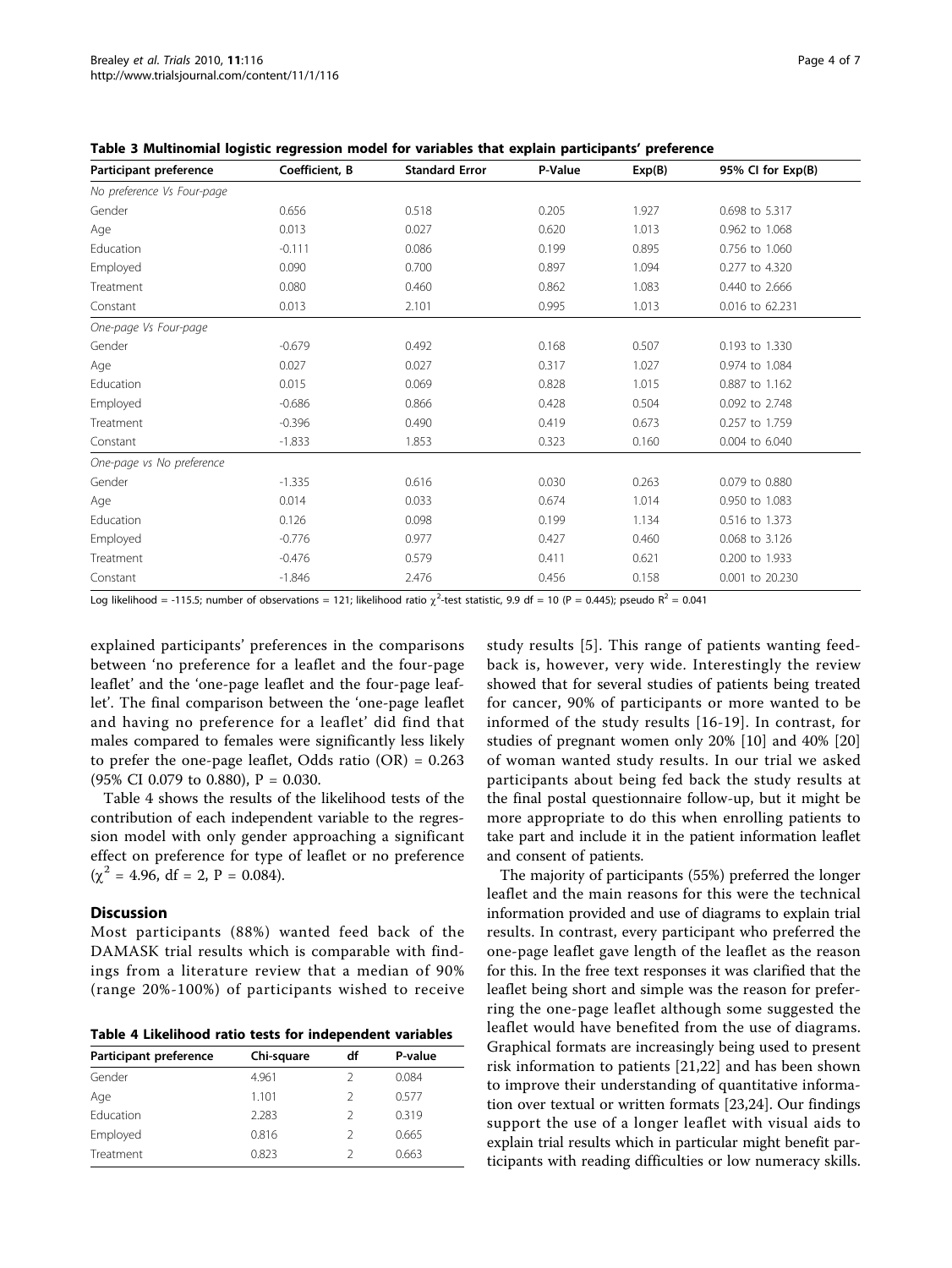We did, however, only compare participants' preference for a one-page leaflet compared with a four-page leaflet. It is possible that a shorter leaflet such as two-pages with the use of diagrams would have been preferred.

The findings from the regression analyses suggest that gender can significantly influence preference for type of leaflet (one-page) or no preference ( $P = 0.030$ ); although this was the only significant finding from the several explanatory analyses that were performed and thus possibly a false-positive result that should be interpreted with caution. Whilst taking this into consideration: 71% of participants who had no preference for a leaflet were male (29% female); 50% and 58% of males respectively preferred a one-page or four-page leaflet. These findings indicate that females were more interested in how the information about trial results was presented to them which is consistent with women using health services more than men and seeking more health information [[25\]](#page-6-0). Therefore it might be appropriate in research that has a female population such as treatments for breast cancer or during pregnancy to consider feeding back results differently than for research including males such as the treatment for prostate cancer. Research about communicating results to participants of a cardiac rehabilitation trial has shown that gender can be important with women (97%) compared to men (76%) significantly more likely to prefer receiving study results by letter ( $P = 0.009$ ); and no women (0%) compared to men (15%) preferring communication by email or the web  $(P = 0.024)$  [[26\]](#page-6-0). The use of qualitative methods could help to further explore the communication of trial results to males and females. None of the other characteristics of the participants appeared to be important for influencing their preference for a type of leaflet or not. Including ethnicity as a variable in the analyses would have been desirable, but in our survey sample there were only two participants who were non-white (who both preferred the four-page leaflet). Therefore, it was not appropriate to include ethnicity in the model.

A limitation of our survey was the low response rate, although participants' characteristics were mostly similar between those who did and did not respond. Younger patients, however, were significantly less likely to respond, though there was only a small difference in years and, from the analyses, age was not important for explaining participants' preferences. Participants who scored lower on the emotional functioning sub-scale of the KQoL-26 questionnaire were also significantly less likely to respond. This might possibly be a chance finding although the emotional functioning sub-scale is concerned with participants feeling downhearted and low, angry and annoyed, or worried about their knee worsening. The trial findings indicated to participants that there were only small benefits from GP access to MRI in terms of the physical functioning of their knee. It is conceivable that participants who were downhearted and low or worried about their knee were dissatisfied with the limited benefits of the intervention and therefore were less willing to complete the survey. Alternatively, they could have been dissatisfied with the methods offered for feeding back the trial results. Research into communicating clinical trial results to participants in a study about Huntington's disease found that participants reported high or complete satisfaction with an investigator of the trial contacting individual participants by telephone to explain the results (89%) or participants' attendance to a conference call with study investigators (82%) but relatively low satisfaction with the sponsor's press release (50%) [[27\]](#page-6-0). It is possible that the participants did not respond to our survey because they valued more personalised approaches to communicating the trial results. There was also a considerable delay from December 2006 which was when the last participant was followed-up in the trial to May 2009 when we informed the participants of the results of the trial. This was because we wanted to communicate the most accurate results possible to participants that had been peer-reviewed and accepted for publication in scientific journals. This delay might have contributed to participants' lack of interest in the survey.

Despite several studies commenting on the negative psychological impact of feeding back results of trials to participants [[7,9](#page-5-0),[10](#page-5-0)], the trial co-ordinator has not had any contact with participants about the trial results. Nor did participants in the survey express any anxieties about the information conveyed. This may partly be due to the limited generalisability of this study, in that it is a single randomised trial including participants with a musculoskeletal condition which was not particularly acute or lifethreatening and for which there was minimal difference in patient outcomes between the two groups. In a trial with a more vulnerable population (e.g. cancer patients) or with serious adverse events, participants could potentially have very different experiences which could affect their attitude towards the method of feeding back trial results. They might prefer a short leaflet that is plain and simple with clear messages such as "what these results mean to you" or "further steps you should take". It might also be important to present the findings separately for those who had a positive result compared with those who have had negative results, with the latter requiring a more personalised delivery of results through a telephone call or visit to the clinic [[18\]](#page-6-0). Indeed, it might be appropriate to guide the participant back to their main care provider who can offer the necessary clinical advice in the context of the trial results. Our study also used a randomised trial design and was evaluating the effectiveness of a diagnostic test. Participants that have a different experience of research which use alternative study designs (e.g. surveys, cohorts) or an evaluation of different treatments might like the results of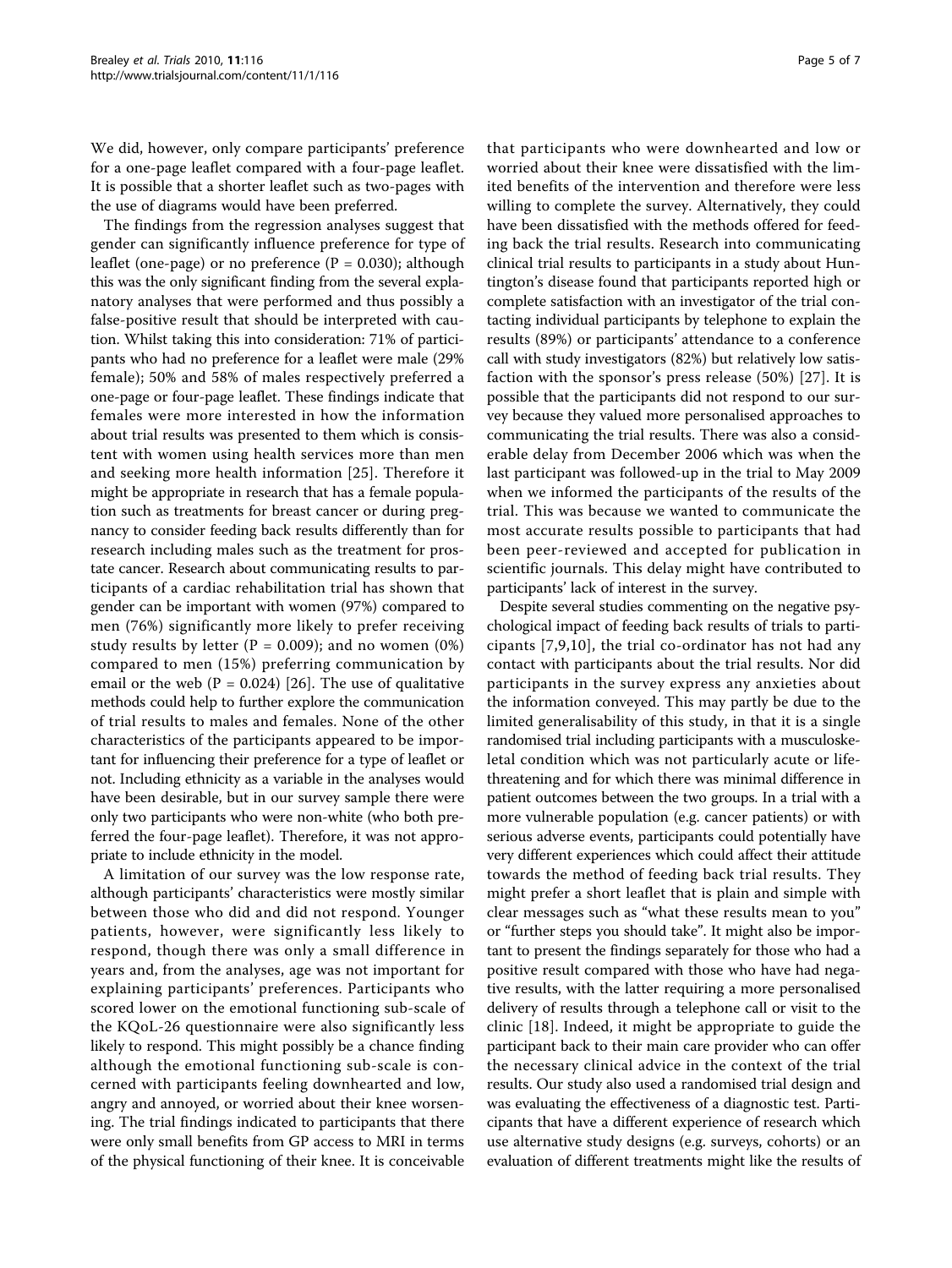<span id="page-5-0"></span>the study to be communicated to them differently. This study might also have benefited from the involvement of trial participants in the design and piloting of the leaflets which has been recommended for future research [\[28\]](#page-6-0). In addition to postal methods of feeding back results, other communication methods have been suggested including the telephone or a face-to-face consultation [6]. Using the postal method is likely to be less time consuming and costly than the additional salary required for a suitably trained and knowledgeable person to spend time explaining trial results to individual participants. In our study, it only cost £105 and £252 to print the one-page and fourpage leaflets respectively and the cost of posting these materials was estimated to be £150. The cost per trial participant for sending out both leaflets was therefore £1.22. Finally randomised trials are increasingly making use of the internet and email to recruit participants, to maintain contact during the trial, to deliver the intervention and to collect data [[29,30](#page-6-0)]. Participants could be asked when enrolled into a trial whether an electronic method could be used to feed back the results.

#### Conclusions

Serious consideration should be given about how and to whom the results of the trial should be fed back to participants as part of good research practice [2-4]. This is important for sharing the results of the research to the patients for which they contributed and might improve their future care [8]. Participants in our trial did want to receive feed back about the trial results and appear to prefer the longer leaflet supported with graphs to present study findings and more technical information. It is possible that there could be a difference between males and females as to how information should be communicated to them and requires further research. Future research should also assess the effect of participants' preferences in different patient populations with more significant differences in outcomes and the effect of other modes of communicating trial findings on their understanding of results. Finally feeding back the results of trials to participants has the advantage of not only underpinning good research practice, but also appeals to participants' altruistic motives [\[31,32](#page-6-0)] and sharing study results might enhance their understanding of randomised trials [\[33](#page-6-0)]. This could have the advantage of improving recruitment and co-operation with data collection and ultimately the evidence-base to improve patient care.

#### Acknowledgements

We are indebted to the patients who agreed to take part in our study. The Medical Research Council funded the research costs. The NHS in England, Scotland and Wales funded the excess treatment and service support costs.

#### Author details

<sup>1</sup>Department of Health Sciences, Seebohm Rowntree Building, University of York, Heslington, York YO10 5DD, UK. <sup>2</sup>Department of Health Economics, Occupational Health Building, University of Birmingham, Birmingham, West Midlands, B15 2TT, UK. <sup>3</sup>School of Health & Social Care, University of Teesside, Parkside West Offices, Middlesbrough, TS1 3BA, UK. <sup>4</sup>Department of Primary Care & Public Health, School of Medicine, Cardiff University, Neuadd Meirionydd, Heath Park, Cardiff, CF14 4YS, UK. <sup>5</sup>Department of Medicine, University of British Columbia, Centre for Clinical Epidemiology & Evaluation, 702 - 828 West 10th Avenue, Research Pavilion, Vancouver, BC V5Z 1M9, Canada. <sup>6</sup>Centre for Health Service Studies, Cornwallis George Allen Wing University of Kent, Canterbury, Kent CT2 7NF, UK. <sup>7</sup>Department of Psychology, Leeds Metropolitan University, Leeds LS1 3HE, UK. <sup>8</sup>Norwegian Knowledge Centre for Health Services, PO Box 7004, St Olavs plass, N-0130 Oslo, Norway. <sup>9</sup>Department of Radiology, Lillian Sutton Building, University of Aberdeen, Foresterhill, Aberdeen, AB25 2ZD, UK. <sup>10</sup>Cardiff University School of Medicine, North Wales Clinical School, Gwenfro Building, Unit 5, Wrexham Technology Park, Wrexham, LL13 7YP, UK. <sup>11</sup>South East Wales Trials Unit, School of Medicine, Cardiff University, Neuadd Meirionydd, Heath Park, Cardiff, CF14 4YS, UK. <sup>12</sup>X-ray Department, York Hospital, Wigginton Road, York, YO31 8HE, UK. <sup>13</sup>School of Medicine, Swansea University, Swansea, SA2 8PP, UK.

#### Authors' contributions

LD and SDB conceived the study and discussed its design with VM. LD collected the data. SDB analysed the data and drafted the manuscript. All authors read, commented on, and approved the final manuscript.

#### Competing interests

The authors declare that they have no competing interests.

Received: 29 April 2010 Accepted: 1 December 2010 Published: 1 December 2010

#### References

- 1. Goodare H, Smith R: The rights of patients in research. BMJ 1995, 3:1277-1278.
- 2. Marshall S: [How to get patients consent to enter clinical trials.](http://www.ncbi.nlm.nih.gov/pubmed/8563567?dopt=Abstract) [Participants should be given feedback about the trial.](http://www.ncbi.nlm.nih.gov/pubmed/8563567?dopt=Abstract) BMJ 1996, 312:186.
- 3. Fernandez CV, Kodish E, Weijer C: Informing study participants of research results: an ethical imperative. IRB Ethics Hum Res 2003, 25:12-19.
- 4. Department of Health: Research governance framework for health and social care. 2 edition. London; 2005.
- 5. Shalowitz DI, Miller FG: Communicating the results of clinical research to participants: attitudes, practices, and future directions,  $P\log Med$  2008, 5:91.
- 6. Lancet: Trialists should tell participants results, but how? The Lancet 2006, 367:1030.
- 7. Snowdon C, Garcia J, Elbourne D: [Reactions of participants to the results](http://www.ncbi.nlm.nih.gov/pubmed/9651262?dopt=Abstract) [of a randomised controlled trial: Exploratory study.](http://www.ncbi.nlm.nih.gov/pubmed/9651262?dopt=Abstract) BMJ 1998, 317:21-26.
- 8. Partridge AH, Winer EP: [Informing clinical trial participants about study](http://www.ncbi.nlm.nih.gov/pubmed/12117402?dopt=Abstract) [results.](http://www.ncbi.nlm.nih.gov/pubmed/12117402?dopt=Abstract) JAMA 2002, 288:363-365.
- Ormondroyd E, Moynihan C, Watson M, Foster C, Davolls S, Arden-Jones A, Eeles R: [Disclosure of genetics research results after the death of the](http://www.ncbi.nlm.nih.gov/pubmed/17492498?dopt=Abstract) [patient participant: A qualitative study of the impact on relatives.](http://www.ncbi.nlm.nih.gov/pubmed/17492498?dopt=Abstract) J Genet Couns 2007, 16:527-38.
- 10. Dixon-Woods M, Jackson C, Windridge KC, Kenyon S: [Receiving a summary](http://www.ncbi.nlm.nih.gov/pubmed/16401631?dopt=Abstract) [of the results of a trial: Qualitative study of participants](http://www.ncbi.nlm.nih.gov/pubmed/16401631?dopt=Abstract)' views. BMJ 2006, 332:206-210.
- 11. DAMASK Trial Team: [Influence of magnetic resonance of the knee on](http://www.ncbi.nlm.nih.gov/pubmed/17688756?dopt=Abstract) GPs' [decisions: a randomised trial.](http://www.ncbi.nlm.nih.gov/pubmed/17688756?dopt=Abstract) Br J Gen Pract 2007, 57:622-629.
- 12. Damask Trial Team: Effectiveness of GP access to magnetic resonance imaging of the knee: a randomised controlled trial. Br J Gen Pract 2008, 58:767-774.
- 13. Damask Trial Team: Cost-effectiveness of magnetic resonance imaging of the knee for patients presenting in primary care. Br J Gen Pract 2008, 58:775-778.
- 14. StataCorp: Stata Statistical Software: Release 10. 2008.
- 15. Long JS, Freese J: Models for nominal outcomes with case-specific data. In Regression models for categorical dependent variables using Stata. Edited by: Long JS, Freese J. Texas: Stata Press; 2006:223-291.